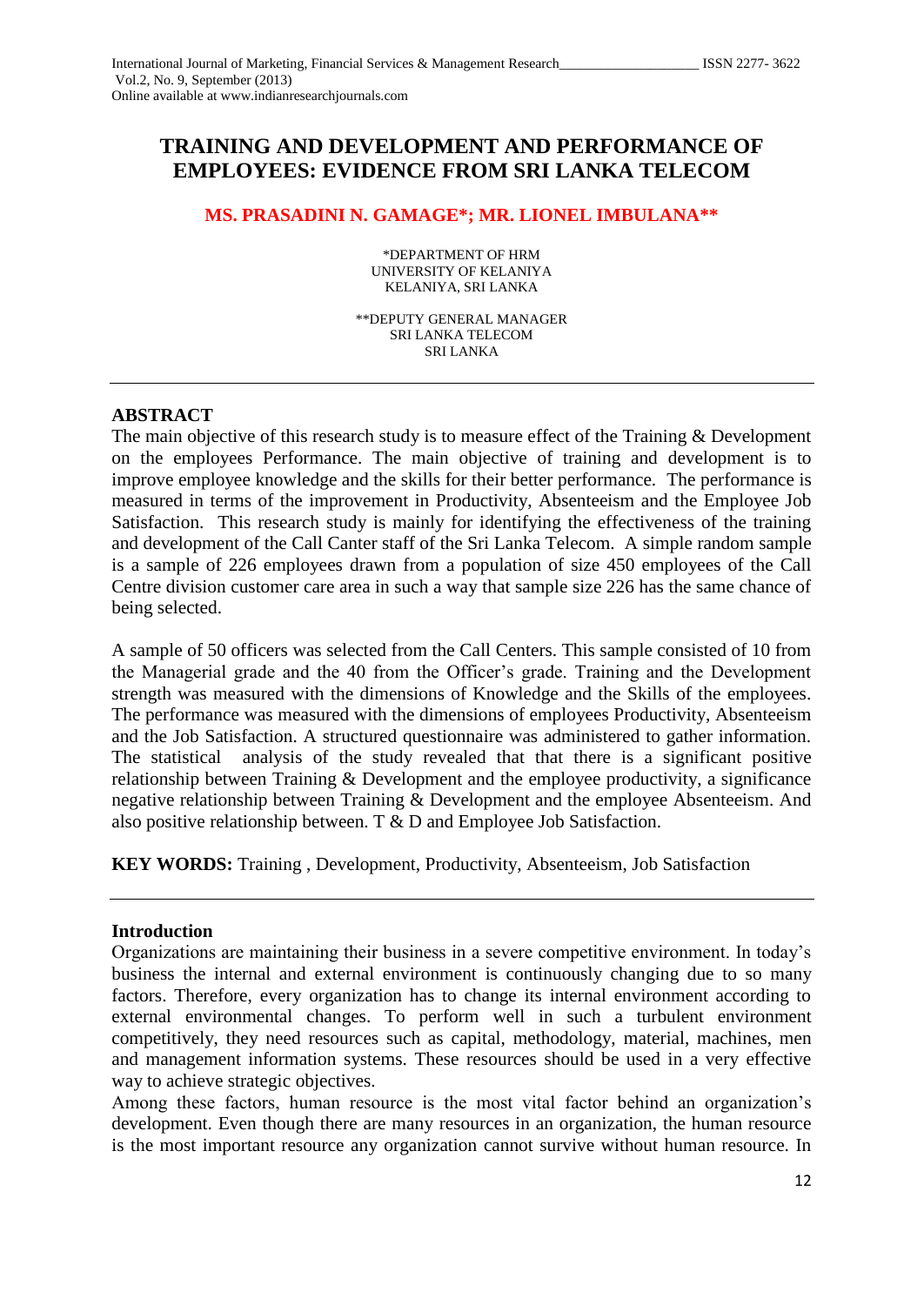every organization, human resources are concerned as the most innovative, creative, significant resources. According to Ricky (2007) point of view, he mentioned, "Without people any organization cannot function in this competitive environment"**.** Therefore the most crucial and valuable asset of an organization is the human resource.

Today every organization's top priority is to manage the human resources. The level of the productivity and the efficiency of employees should be increased to take maximum output. Many strategies have been implementing to develop productivity of employees, such as job and organization design, job responsibility, public relation, staffing, motivation, reward, training and development. Among these factors, training and development is the most significant factor to obtain maximum output of human resources. The training and development can be used to improve or develop the job related performances such as knowledge, skills and attitudes of the employees.

As far as today is concerned, we are living in a knowledge era. Learning is most intrinsic desire of on individual. Therefore everyone needs to develop or update his knowledge, skills, and attitudes to develop his carrier path**.** Senge (1990) developed theory of "Learning Organization". In an organization, people work together to achieve their vision, mission and objectives, therefore the most significant factor of organization development is the development of human resources. As we know learning is the most intrinsic desire of people.

 Senge (1990) pointed out that present environment is very turbulent environment and to face these changes it is allowed people to learn and develop themselves. According to the Senge's point of view, people are born with curiosity of learning. The course of destructions of these intrinsic desires are adversely affecting to HR development and training. Senge (1990) further stated that if anything needed for understanding how organization learn and accelerating that leaning is greater today than ever before. In an increasingly dynamic interdependent on unpredictable work it is simply no longer possible for anyone to figure it all out at the top". When we consider the development of the human resource of the management, today it is in a very competitive position. Every organization must try to achieve a highest output from their human resources. Strategic human resource management is the latest trend of development of an organization. Therefore many organizations invest huge amount of money on strategic HRM.

Training is one of the major function of the HRM and it is used to change or moderate the behavior and the level of motivation aiming the positive contribution for the Performance and finally for the productivity. If the organization followed  $T \& D$  program well, the organization would enrich by providing a pool of skilled workers, improvement of moral, motivation and finally improvement of the performance and the customer service.

### **Problem Statement**

The modern business organizations are dealing with the rapidly changing environment, which requires radical changes for the organizations to adapt those changes for the purpose of having a survival. For that the organizations should have an ability of achieving the excellence with competitive advantage. In this process the organizations can use resources such as technology, equipment, human resources and capital. Out of all, the human resource is vital and it is a strategic resource, which gives a competitive advantage.

The performance of the organization is mostly depends on the performance of the human resource. A persons performance is basically depends on the skills, attitudes, motivation and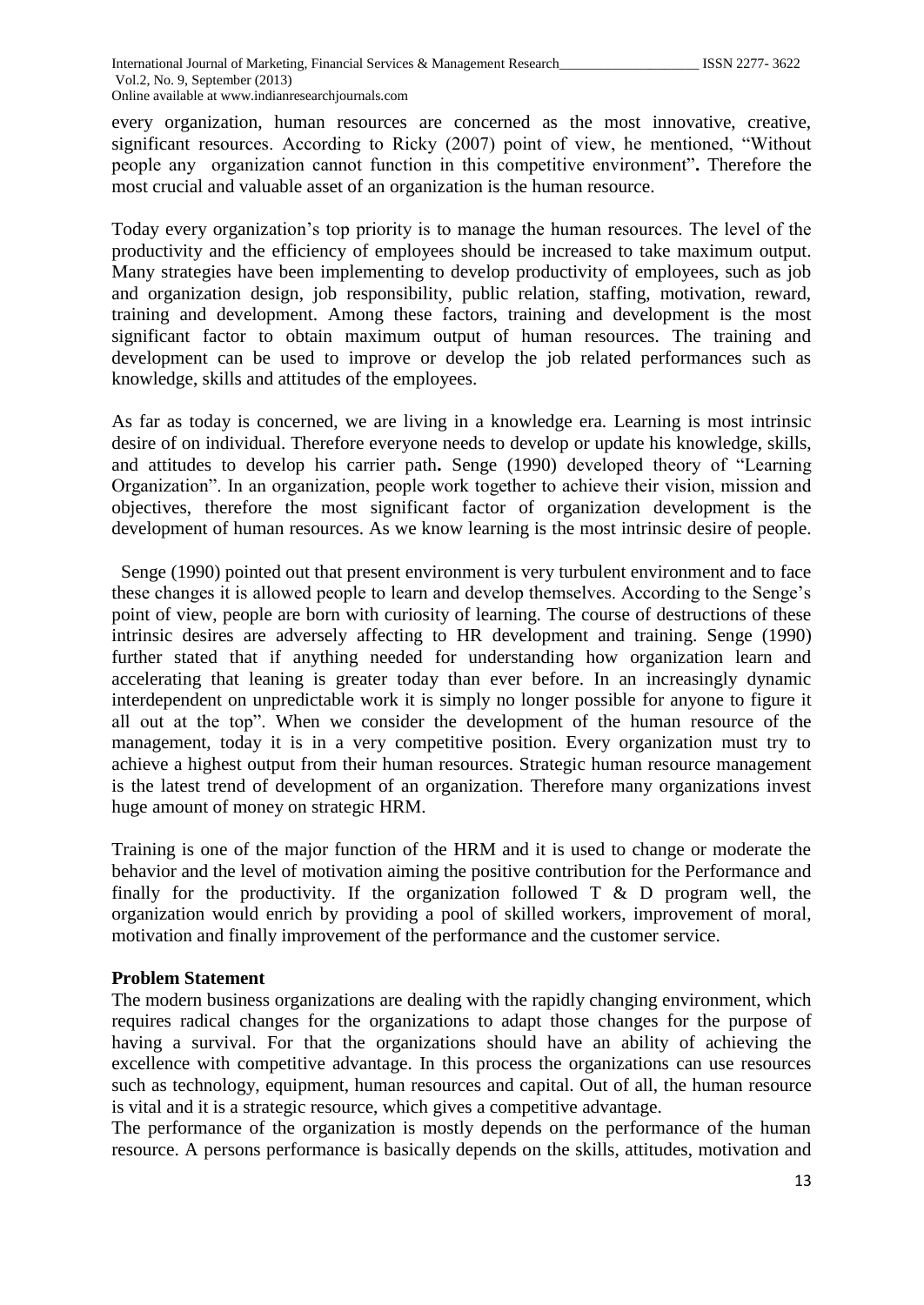knowledge and the top management's commitment etc. During the past three decades researches made a tremendous effort to establish the link between training and development and organizational performance. But in Sri Lanka the literature pertaining to T & D and employee performance is lacking. Hence this study is an attempt to bridge the gap in the knowledge. The following are the specific research issues of this study.

# **Specific Research Issues**

- 1. What is the relationship between the Training and Development and the Employees' Productivity?
- 2. What is the relationship between Training and Development and employees absenteeism?
- 3. What is the relationship between Training and Development and the employee job satisfaction?

# **Literature Review and Statements of Hypotheses**

Training and development programs can upgrade employees skills and attitudes at all levels to maximize enterprise effectiveness.(Holton et al 1996)

The aim behind training employees is "achieving cost effective high performance" and good performance brings quality, as according to Deming, (1982), higher quality of employee services implies lower costs and increased their productivity, which in turn provides the firm with a greater market share and enhanced competitiveness levels.

Griffin(1978),Ajibade(1993),and Adeniyi(1995) have drawn the attention of the entire sundry to the inestimable value of training and development. It is an avenue to acquire more and new knowledge and develop further the skills and techniques to function effectively. Scholars, experts, social scientist and school administrators now recognize the fact that training is obviously indispensable not only in the development of the individuals but also facilitate the productive capacity of the workers. Training is not coaxing or persuading people to do what is wanted but rather a process of creating organizational conditions that will cause personnel to strive for better performance.

According to Pitfield (1982) the objectives of training are to: provide the skills, knowledge and aptitudes necessary to undertake required job efficiently develop the workers so that if he has the potentials, he may progress, increase efficiency by reducing spoilt work, misuse of machines and lessening physical risks.

Staff training and development has been identified by various scholars and anchors to be very crucial to an organization and its effectiveness. In the light of the above, organizations are therefore encouraged to train and develop their staff to the fullest advantage in order to enhance their effectiveness and it also improves the drive, initiative and quality of work of the employees thus assist them to be more committed to achieving the goals and objectives of the organization and this has the tendency of enhancing effectiveness among workers within the organization (MacDuffie, 1995; Dyer and Reeves, 1995).

Nadler has shown specific benefits that an organization receives from training and developing its workers, including: Increased performance,. Reduced employee turnover, Increased efficiency resulting in financial gains, Decreased need for supervision Based on the above literature it is hypothesised that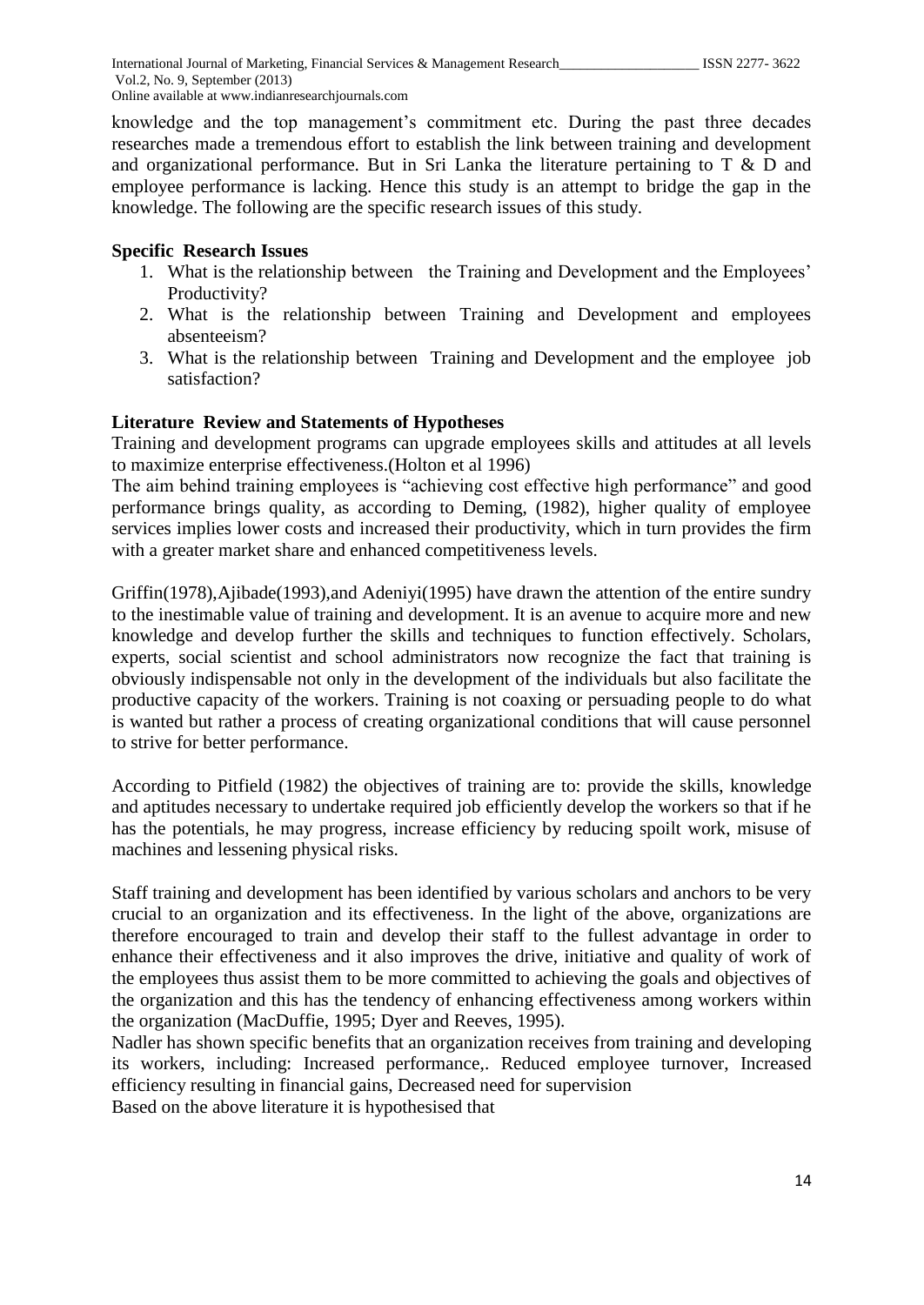# **H1 There is a positive relationship between Training and development and the productivity of the employees.**

Training increases personnel efficiency, professional growth, **reduced lateness and absenteeism**, smooth and more effective organization's operations.

Graig (1976) stated that after having a successful training employees can increase productivity

Improve the quality of work and raise morale, Develop new skills, knowledge, understanding and attitudes. Use correctly new tools, machines, processes, methods or modifications thereof. Reduce waste, accidents, turnover, lateness, absenteeism, and other overhead costs, implement new or changed policies or regulations, Fight obsolescence in skills, technologies, methods, products, markets, capital management, Bring incumbents to that level of performance which meets the standard of performance for the job, Develop replacements, prepare people for advancement, improve manpower deployment and ensure continuity of leadership, Ensure the survival and growth of the organization.

According to Akintayo (1996), training enhances the employee's ability to use of tools and machine; reduces waste, accidents, turnover, lateness, absenteeism and other overhead costs, eliminates obsolescence in skills, technologies, methods, products, capital management etc. It brings incumbents to that level of performance which needs the performance for the job.

Based on the above literature it is hypothesised that

### **H2 There is a negative relationship between Training and development and the absenteeism of employees**.

The objectives of training and development are the same. Both enhance the individual's capacity to contribute optimally to the development of the organization.(Oguntimehin ,2001).The quality of service can be maintained by continuous development of employees. One of the way to develop employees is giving them a continuous training in their respective fields as according to Michael Armstrong,(2000)employees can perform better and maximize their natural abilities after following a successful training sessions.

Enhance employee's ability to adopt new technologies. Build a more efficient, effective and highly motivated team, which enhances the company's competitive position and improves employee morale. Ensure adequate human resources for expansion into new programs (Heras, 2006).Training is an ideal way to learn a job and it helps employees to improve their skills to do their duties better than before, and employee development will likely growing the future (Noe, 1999). The benefits of employee development extend beyond the actual skills gained and their contribution to an individual's happiness (Benson,2002).

Oguntimehin (2001) identified the effects of employee training are as follow: increase Employee productivity, improves the quality of their work; and improve skills, knowledge, understanding, satisfaction, motivation and their attitudes.In the mid-1980s Bartel and Lichten Berg stated that, the companies are used employee training programmes to improve the adaptability and flexibility of the workforces and increasing their happines responsiveness to innovation (Bartel and Lichten Berg, 1987).Training can improve the level of performance of the employees and the capacity to answer the consumer needs

Tsai et al. (2007), found that employees committed to learning showed a higher level of job satisfaction with a positive effect on their performance. Job satisfaction has been defined as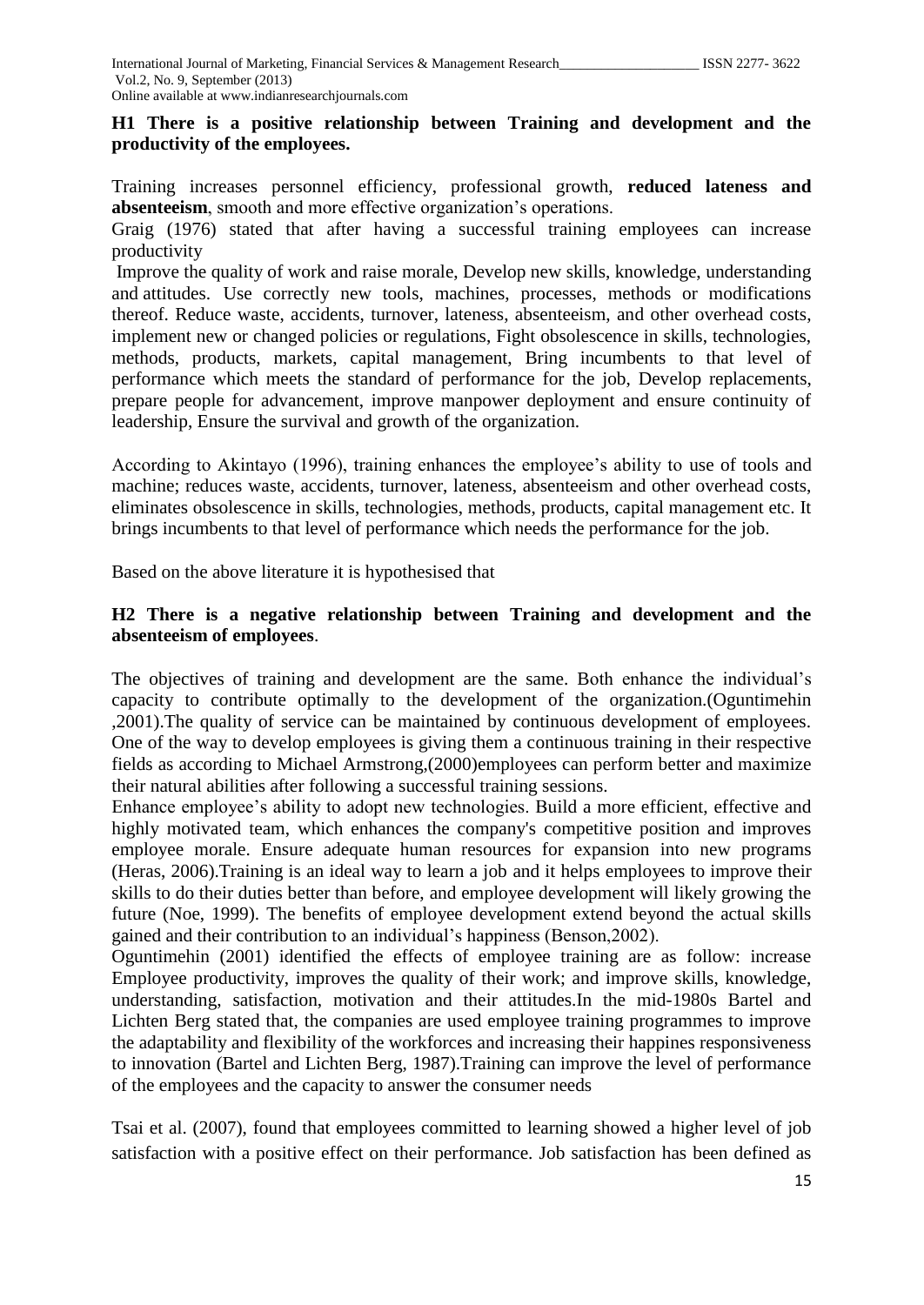"pleasurable or positive emotional state resulting from an appraisal of one's job or job experiences" (Locke, 1976, p.1300). Following Rowden's thinking it would be safe to assume that, employees that perceive their training beneficial will be more satisfied than those who were not trained or training of no value.

Based on the above literature it is hypothesised that

### **There is a relationship between Training and development and job satisfaction of employees**.

#### **Conceptual Framework**

Independent Variable

Dependent variable



This study will continue basing on the above mentioned framework specially it has been mentioned implication of the Training and Development and Performance of the employees. Independent variable of the study is training and development while the dependent variable is employee performance. Employee performance consisted of three dimensions namely; employee productivity, employee absenteeism and job satisfaction. The following table 01 provides working definitions for variables and sub variables.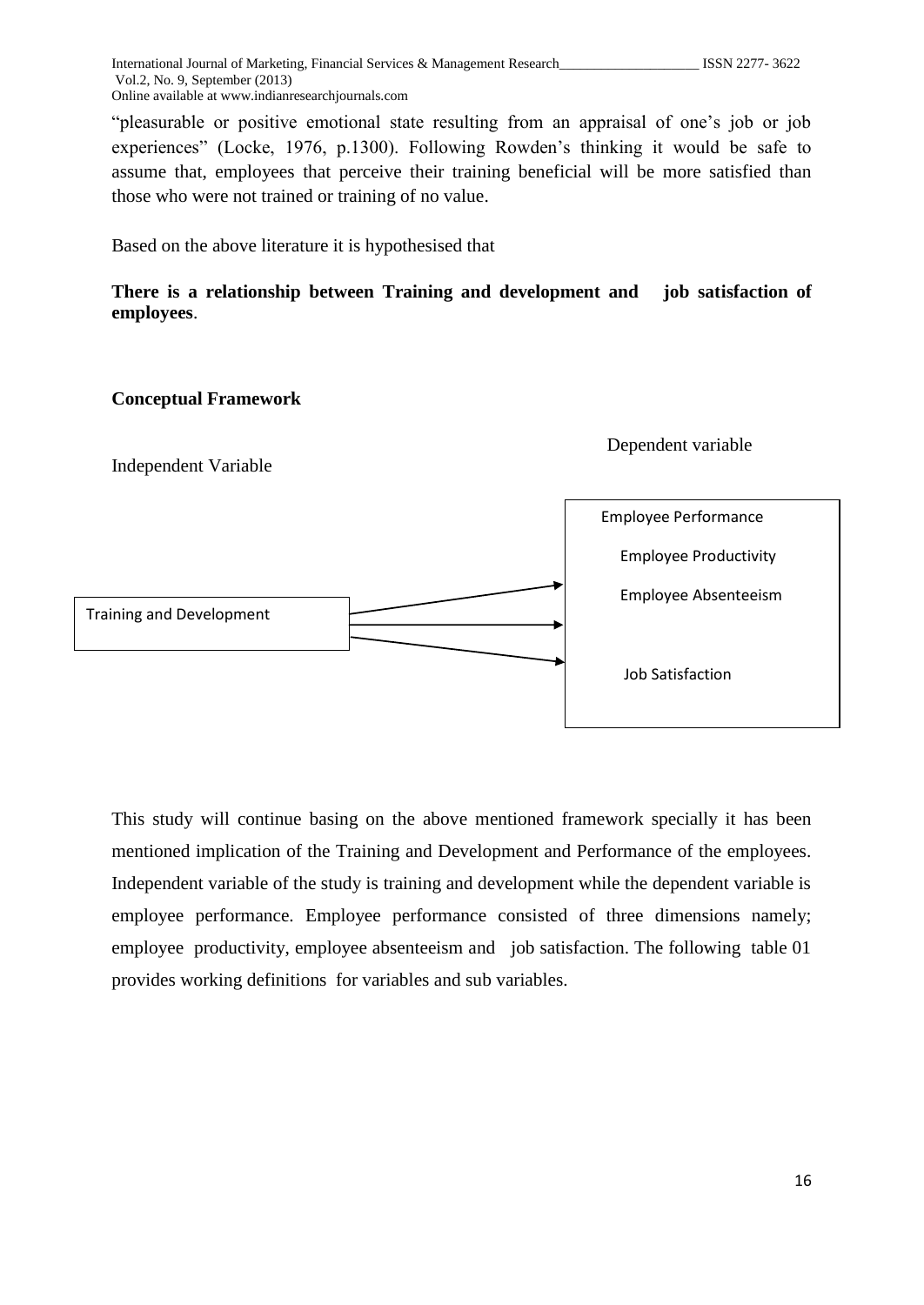#### **Table 01: Working definitions**

| Description                  | Definition                                                        |
|------------------------------|-------------------------------------------------------------------|
| Training and development     | Training and development is a learning activity, which leads to   |
|                              | acquisition of specific knowledge skills for the purpose of       |
|                              | occupation or task which necessary for the development of both    |
|                              | the individual and organization.                                  |
| <b>Employee Productivity</b> | Productivity is achieving cost effective high performance and     |
|                              | good performance brings quality, Higher quality of employee       |
|                              | services implies lower costs and increased their productivity,    |
|                              | which in turn provides the firm with a greater market share and   |
|                              | enhanced competitiveness levels.                                  |
| <b>Employee Absenteeism</b>  | Voluntary non-attendance at work, without valid reason.           |
|                              | Absenteeism means either habitual evasion of work, or wilful      |
|                              | absence as in a strike action. It does not include involuntary or |
|                              | occasional absence due to valid causes, or reasons beyond one's   |
|                              | control, such as accidents or sickness.                           |
| <b>Job Satisfaction</b>      | Employee satisfaction is the terminology used to describe         |
|                              | whether employees are happy and contented and fulfilling their    |
|                              | desires and needs at work. Many measures purport that             |
|                              | employee satisfaction is a factor in employee motivation,         |
|                              | employee goal achievement, and positive employee morale in        |
|                              | the workplace.                                                    |
|                              |                                                                   |
|                              |                                                                   |

### **Research Methodology**

The research conducted at the Call Centre division of the Sri Lanka Telecom head office and is an exploratory study.

### **Population.**

The Population of the sample is limited only to the Telecom industry. This study doesn't represent all the Telecom Institutions/ Operators in Sri Lanka. The selected location for the study is the Call Centre division of the Sri Lanka Telecom Head Office in Colombo . The population of the research study is selected out of the 450 number of employees who are working in the Call Centre division. The call centre division is a very important division as they are the first interface to the customers as to receive the customer complains & or new requests. Proper measurements can be obtained the real effect of the Training and Development on the performance of the Call Centre staff.

This research is mainly focused on the effect developing the Knowledge and skills through an effective Training and Development programs and how it affects to the overall improvement of the Productivity , Absenteeism and the Customer satisfaction through effective training & development. Effect of all such parameters can effectively measured by samples through the Call centre.

### **Sample**

This sample of employees was selected by using the simple random sampling method so that all the employees of the same size have an equal chance of being selected from the entire population. A simple random sample is a sample of 226 employees drawn from a population of size 450 employees of the Call Centre division customer care area in such a way that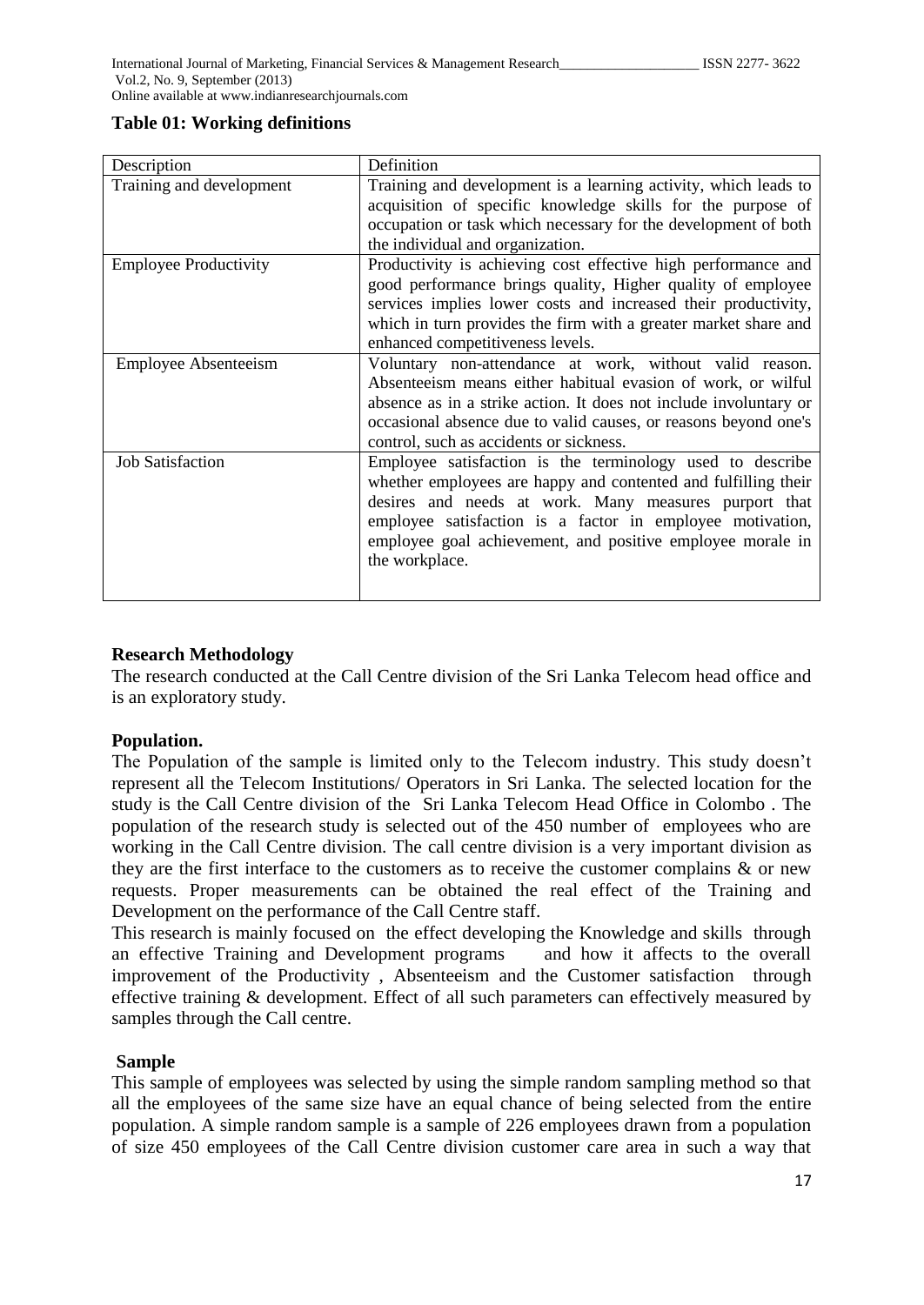sample size 226 has the same chance of being selected. The sample was selected based on the table created by Krejcie and Morgan (1970).

#### **Data Analysis and Testing of Hypotheses**

For the management sample, majority of respondents are females and it reaches to 90% of the total. There is a very less representation in the sample for male respondents and it covers 10% only. This deviation mainly arose because the call canter functions mainly carried out by the female employees. Males do have shown reluctant to the kind of routine or stereo type job.

In this sample five age groups are identified. The minimum values are ranked in 25-30 range while maximums are included in above 45 ranges. The special characteristic of the sample is the same amount of value is ranged with in several age groups and no one represents the range of 31-35. It is 30% and rest (10%) is occupied in above 45 range that is also the minimum value in the sample. In numbers, same amount, that is 3 includes in several ranges while only one person excesses above 45 ranges.

All primary data were collected through questionnaires and observation. Total of 50 samples were selected, Ten from the management category and 40 from the staff category. 25 questions were prepared and presented to them to obtain their views. The questions were constituted mainly in two categories, Training and development and the employees performance. The independent variable effectiveness of the Training and development is measured through questions build around to measure the knowledge and the skill development. The dependent variables are measured through the questions such as productivity, absenteeism and the employee satisfaction.

#### **Hypothesis 1**

There is a relationship between the knowledge and the skills acquired through the training  $\&$ development process and the productivity improvement of the employee.

#### **Coefficient of correlation**

$$
r = \frac{\sum (x - \overline{x}')(y - \overline{y})}{\sqrt{-\sum (x - \overline{x})2\sum (y - \overline{y})2}}
$$

Independent variable (x)

 $X= X1 + X2$  X1- Development of Knowledge X2- Development of Skills

Dependent variable  $(y)$  = expected employee performance

Y=Y1 Y1-Improvement of Productivity  
\n
$$
\Sigma(x - \vec{x}) (y - y) = 21.31
$$
\n
$$
\Sigma(x - \vec{x})^2 = 28.31
$$
\n
$$
\Sigma(y - y) = 22.98
$$
\n
$$
r = \frac{21.31}{\sqrt{650.65}}
$$
\n
$$
r = \frac{21.31}{25.51}
$$
\n
$$
r = 0.84
$$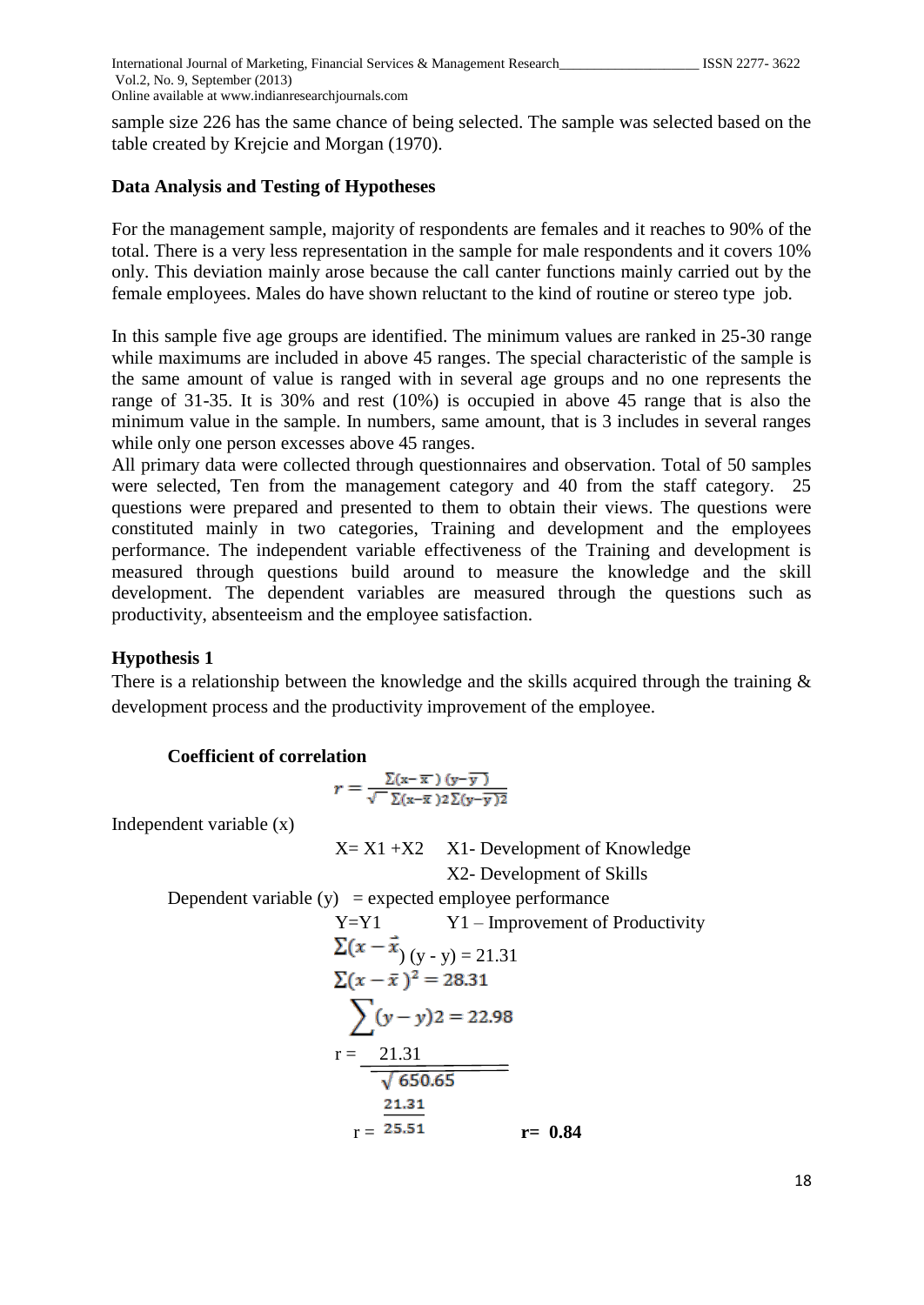Bellow Scatter diagram indicates that there is a positive relationship as the points are very close to each other.

Training and development against the Productivity

The coefficient of correlation shows Strong positive relationship (Very strong positive relationship will range between  $0.7 < r < 1$ )

#### **Hypothesis 2**

There is a relationship between employees' training & development process and improvement expected employee Absenteeism achieving through the Training and development concept.

#### **coefficient of correlation**

$$
r = \frac{\sum (x-x) (y-Y)}{\sqrt{\sum (x-x) 2 \sum (y-y) 2}}
$$

Independent variable  $(x)$  = employees' attitudes + employees' knowledge Dependent variable  $(y)$  = expected employee productivity

$$
\sum (x - x)(y - Y) = -3.61
$$
  

$$
\sum (x - \overline{x}) \overline{2} = 28.31
$$
  

$$
\sum (y - y) \overline{2} = 19.38
$$
  

$$
r = \frac{-3.61}{\sqrt{28.31 \times 19.38}}
$$
  

$$
r = \frac{-3.61}{23.42}
$$
  

$$
r = -0.15
$$

The coefficient of correlation indicates that there is a strong positive relationship between two variables. (Very strong positive relationship will rang between  $0.7 < r < 1$ 

#### **Hypothesis 3**

 When top management commitment, employees' attitudes and knowledge are higher regarding training & development process, expected employee productivity will also be higher achieving through that concept.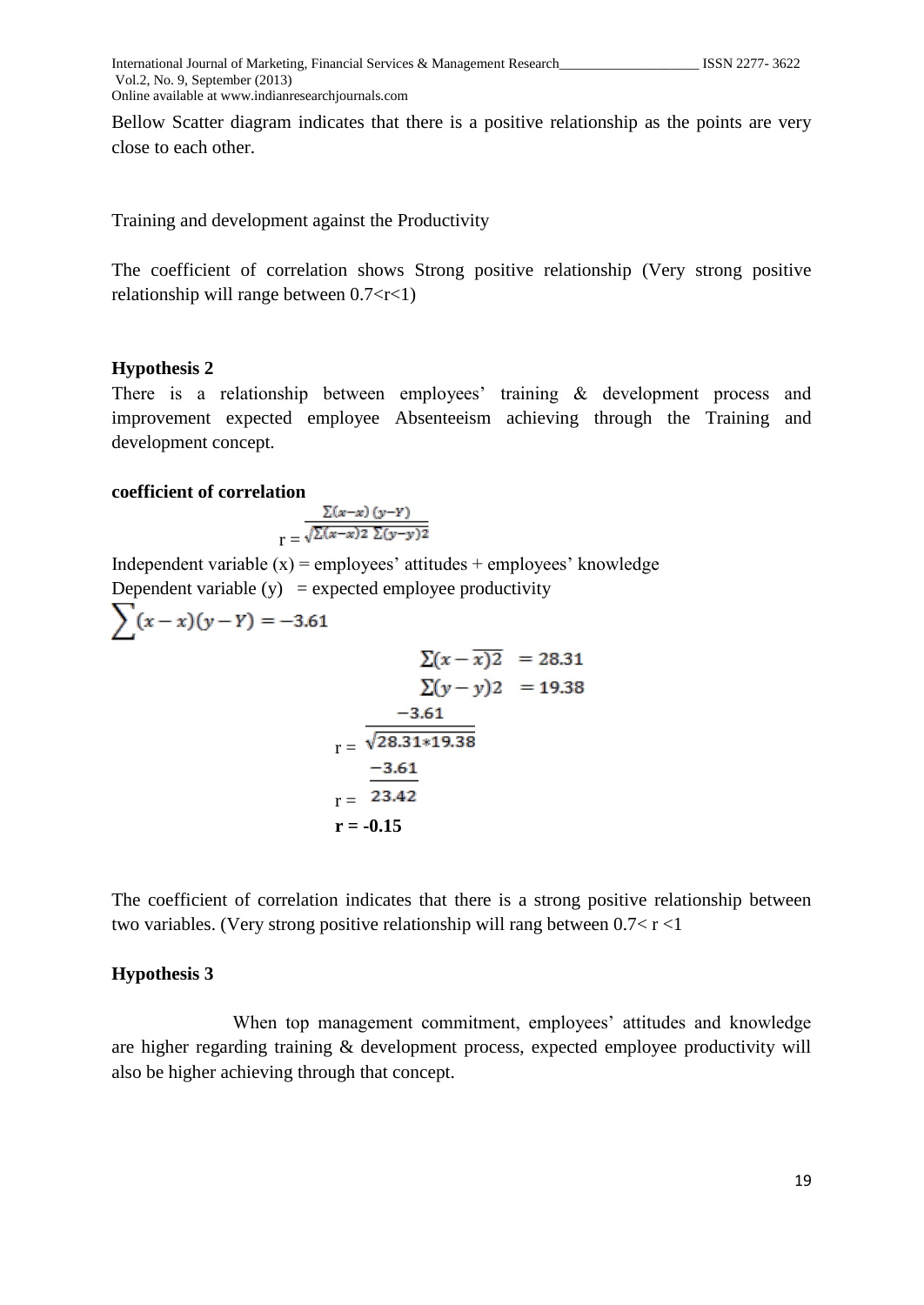International Journal of Marketing, Financial Services & Management Research\_\_\_\_\_\_\_\_\_\_\_\_\_\_\_\_\_\_\_\_ ISSN 2277- 3622 Vol.2, No. 9, September (2013)

Online available at www.indianresearchjournals.com

#### **Coefficient of correlation**

$$
r = \frac{\sum (x - \overline{x})(y - \overline{y})}{\sqrt{\sum (x - \overline{x})^2 \sum (y - \overline{y})^2}}
$$

Independent variable  $(x)$  = top management commitment + employees' attitudes + employees'

Knowledge

Dependent variable  $(y)$  = expected labour productivity

$$
\Sigma(x - \bar{x}) (y - y) = 0.40173
$$
  
\n
$$
\Sigma(x - \bar{x})^2 = 0.888881
$$
  
\n
$$
\Sigma(y - y)^2 = 0.36809
$$
  
\n
$$
= \frac{0.40173}{\sqrt{0.888881 * 0.36809}}
$$
  
\n
$$
r = \frac{0.88881}{0.57981}
$$
  
\n
$$
r = 0.7023
$$

The coefficient of correlation shows that there is a strong positive relationship. (Very strong positive relationship will rang between  $0.7 < r < 1$ )

#### **Findings , Recommendations and conclusion**

The data acquired through questionnaires, interviews and observations, reveals that top management position holders have a higher commitment regarding the training & development. Following viewpoints emerged from them and they strongly accept that the training & development contributes to-

- (1) Improvement of high quality, high productivity and safety environment.
- (2) Improve team work, moral, motivation, Productivity, quality, safety, job satisfaction and hidden talents etc.
- (3) Improve the productivity through reduced absenteeism.
- (4) Produce a more disciplinary work force.

The Training & Development

- (1) Entails many systematic procedures therefore it improves the ability of employees to be aligned with organizational plans, target etc……
- (2) Can be applied almost everywhere such as any organizations , Schools, Government institutions Universities etc.,

Almost all of them strongly accept that training and development is a good concept and it is very essential to carry out their work efficiently and effectively while facing for the challenges. According to researcher's observation, all of above positive attitudes that have emerged among top management due to; they have achieved very immersive tangible benefits through successful implementation of training & development. Their work place is wellorganized, neat and clean. All of these improve mental condition of employees and motivate them to work with enthusiasm. Employees, they work as a team. All their work has been arranged on team work. The Experience and the knowledge gained through Training & development have been immensely helped for this.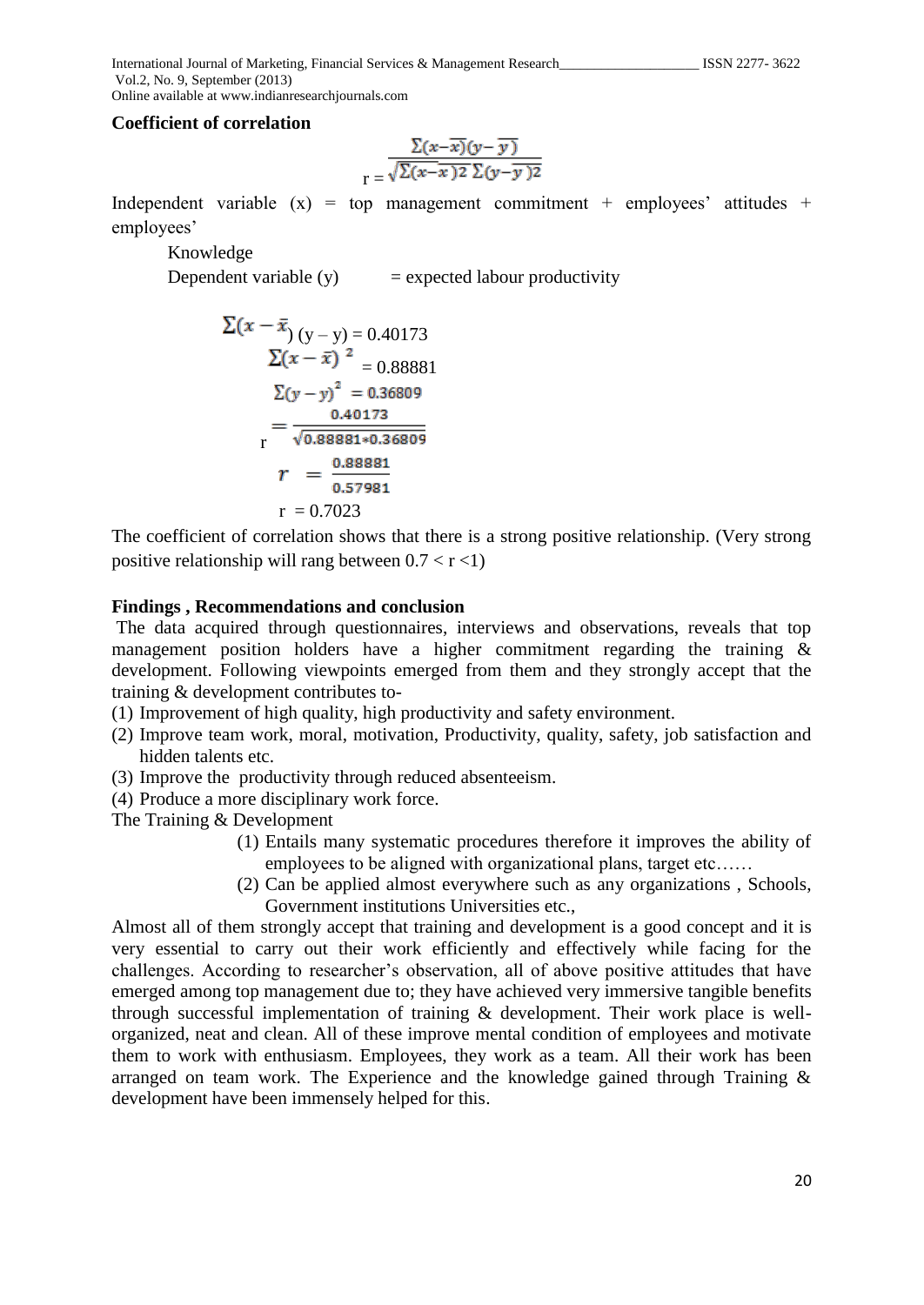When considering all of the above data, it can be concluded that, they have a very high commitment towards the Training and development, in Top Management position holders. This also can be proved by analyzed data.

By analysing the data gathered through questionnaires, interviews, it is evident that employees strongly believes that, the training & developments contributes to

a) Improve positive attitude towards the achieving company Objectives target and goals.

- b) Improves employees and organizational well being
- c) Enhance the mental condition of the employee
- d) Create clean, systematic and safe environment
- e) Help to complete duties accordingly

it is difficult to apply for every situation, where limited staff is on duty.

Considering the data, gathered regarding training productivity, all final marks have been accommodated within the area of high range. Thus it can be concluded that, Call Center staff of Sri Lanka Telecom Ltd, currently enjoys a high range of training & development in building their Knowledge and the Skills through successful implementation of training & development programs.

There is a relationship between training & development and expected productivity improvements through the training and development. (Hypothesis 01)

To determine the relationship between two variables, coefficient of correlation and is used. Here coefficient of correlation is 0.82. This proves that there is a significance positive relationship. This relationship is also depicted by scatter diagram. This diagram furthermore represent same situation as coefficient of correlation that is, points are not every close to each other, therefore scatter diagram also suggest that there is a very high positive relationship.

It can be concluded that, In order to achieve expected staff productivity through the training development, high level of Skill development and building of knowledge or updating the knowledge is required. Continues programs to be carried out in developing the skills and the knowledge in consistent with the change of environment.

There is a relationship (Hypothesis 02) regarding training & development and effect of employee punctuality of attendance or the impact of the Absenteeism achieving through the training & development concept.To determine the nature of relationship between independent and dependent variable, coefficient of correlation is used.

For this hypothesis, coefficient or correlation is negative 0.15 (-0.15) .It shows that there is a significance negative relationship between Training development and the Absenteeism. That proves there is a negative relationship between two variables. Thus finding reveals that for achieving expected or improvement of punctuality or the attendance of the staff through the, employee's improved knowledge and skill development acquired through training and development concept will play a dominant role.

Through the training & development concept, all procedures are arranged on the selfdiscipline therefore it is very important to pay much attention for these factors. Since employees engage with such a program at their best when their attitudes and knowledge are high toward that concept.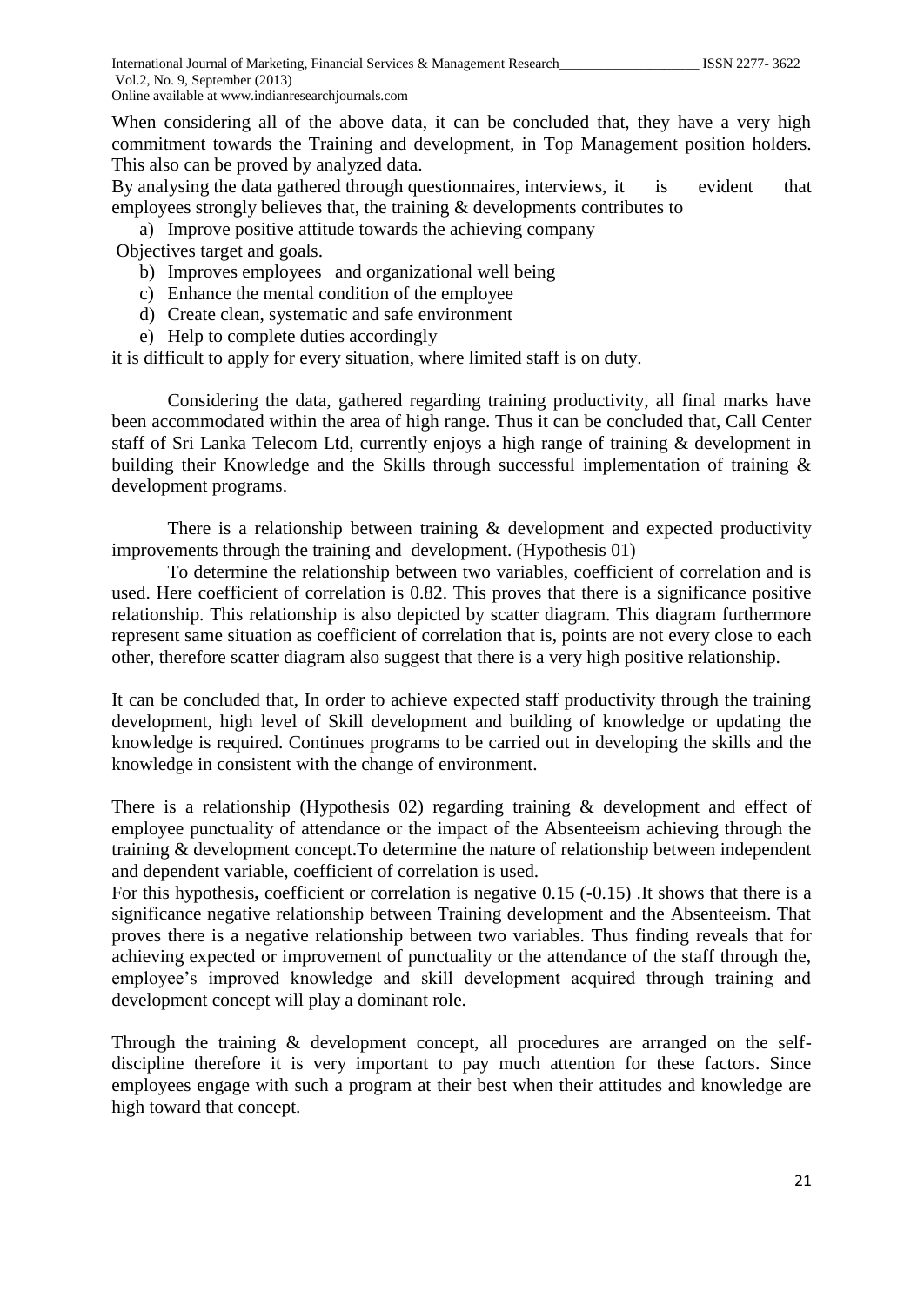When top management commitment, employees' Skills and knowledge are higher regarding training & development, expected employee satisfaction is also higher achieving through that concept. (Hypothesis 03)

To identify the nature of the relationship, coefficient of correlation and scatter diagram are used. In case of this hypothesis, the coefficient of correlation is also on a strong place ( 0.66). Also scatter diagram depicts the same situation. That is all points are very close to each other. All this suggestion proves that, there is a very strong positive relationship between two variables. Therefore, it can be concluded that when top management commitment, employees' attitudes and

knowledge are higher toward the training & development concept. In other words, when these factors (top management commitment, employees' attitudes and knowledge) have accommodated on a higher position towards training & development will definitely ensure that expected employee performance will be higher. Therefore. To achieve success from such a program management or relevant authorities should be aware whether these factors are in a favorable position.

# **Recommendations.**

Colombo Call Canter Division in Sri Lanka telecom limited at present enjoys greater employee performance through successful implementation of the training & development therefore the researcher mainly recommends that they should carry out the current situation as much as possible without getting deterioration the situation. They should not decrease their commitment and enthusiasm towards training & development by the time or changing the management commitment and attitudes on strengthening the skill and the knowledge of employees.

Following suggestions can be made for general perception of every organization.

- 1) Before implementing training & development related programs within everywhere, an attitudes survey should be carried out in order to confirm that relevant parties are interested in training & development and holding positive attitudes regarding that concept. Otherwise, the program would fail since the training development is a selfdisciplinary oriented program and it needs people's commitment at their best to achieve success. People are not committed towards any program, if they hold negative attitudes for that programme. Implementing training & development in such an environment, the whole program will come to a halt naturally. Thus the company will lose its resources at last whereas nothing has been achieved.
- 2) Before implementing training & development related program, there should be a systematic plan and program to gibe proper education about the training & developments, how it is implemented. What benefits could be achieved, the importance of it in responding competitive environment, how it contributes to customer satisfaction. And personal development. These awareness programs will facilitate to eliminate negative attitudes and help to increase interesting and knowledge regarding the training & development concept. Before implementing such a program, the education level of employees should be taken into account, since when training or awareness program has been aligned with the education level of employees. The effectiveness of that program will be high. Receiving a feedback from employees is important as well. When implementing the training & developments within the work place, follow up programs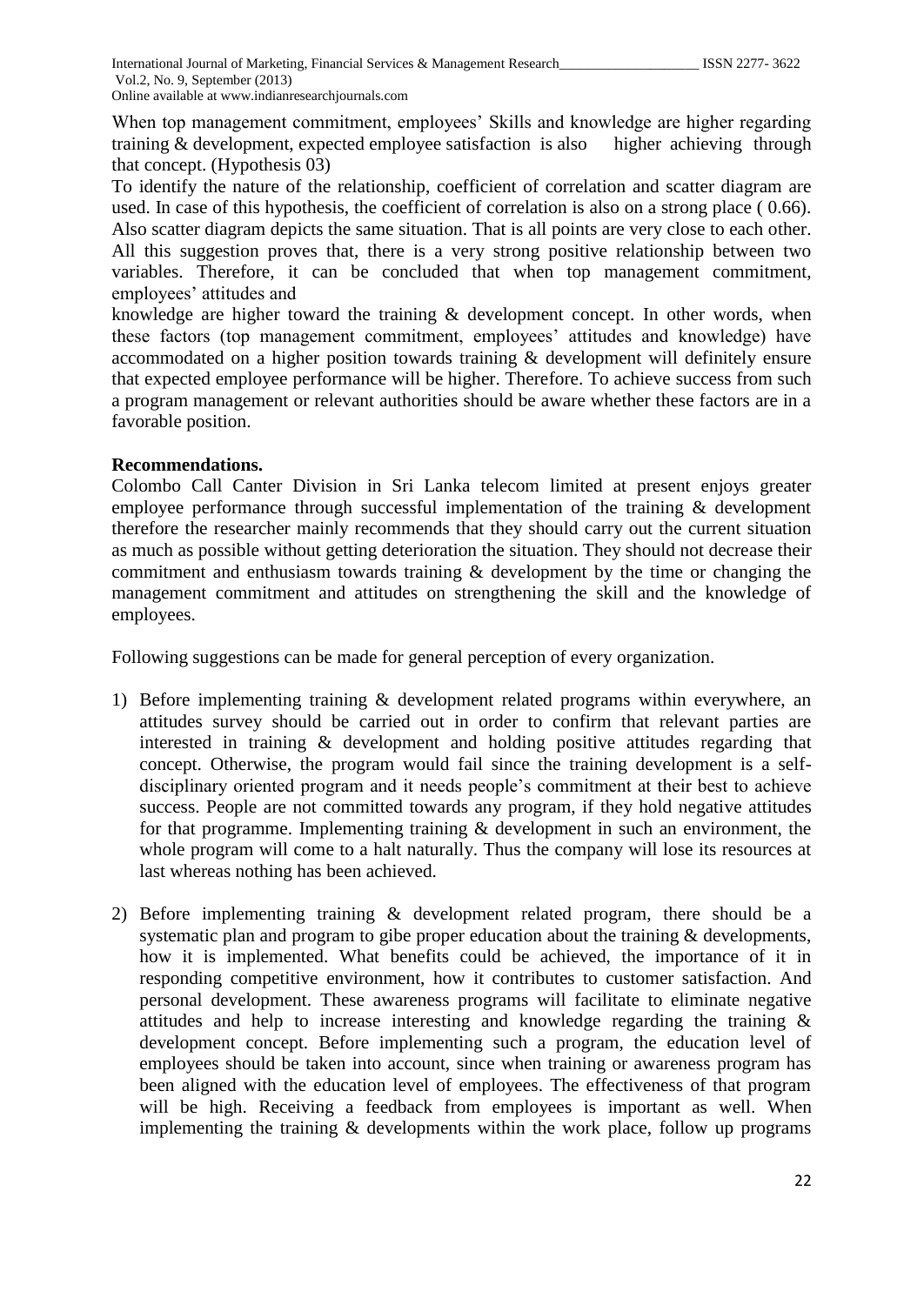should be implemented after certain period of time to ensure whether the program is fruitful.

- 3) Top management should understand the importance of the training  $&$  development and its benefits, how it contributes to uplift organizational personality, mental conditions of employees etc. They should actively participate in training  $\&$  implementing process, and pay adequate attention for implementing problems and difficulties and respond them in an immediate manner. They should motivate employees to carry out these activities with enthusiasm.
- 4) Employees who are engaging different kind of duties does not have proper knowledge how training & development could be utilize for their activities. Especially for Technical staff, such setbacks should be overcome by conducting special education programs particularly designed for them.
- 5) Annual transfer schemes when transferring staff to different divisions should identify the type and kind of training given to them. Priority should be given for them to transfer to the relevant sections for which the training has been given.
- 6) An incentive scheme should be coupled with the productivity improvements of the employee after the Training and development.

### **Conclusion**

The Research was to study the significance of the Training and development on the employee's performance. Even though there are number of research carried out on this topic, there wasn't a study carried out to see the significance on the Customer Care officers in the field of Telecommunication. This study was based on the Sri Lanka Telecom ( SLT) Call Center Customer Care Officers. Customer Care Officers are the first meeting point for the customers who are looking for new services or to inquire about the existing services. In SLT there are about 425 Customer Care Officers deployed at the Call Center. Average about 600 to 700 thousand calls per month will be answered by the officers. The Company Image and the progress is mainly depend upon the performance of the Customer Care Officers.

This research findings discussed under the recommendations could be used by the other Telecommunication Operators in Sri Lanka. Also this can be used as a model to study the other organizations behavior where no such study has not been focused yet.

Telecommunication sector development is taking pace rapidly and the Technology is changing fast companies should sustain their growth. It is suggested that this study could further extend with wider dimensions considering the impact of Technological changes, funding and finding knowledgeable resource personal for T & D and the employee retention under the competitive turbulent environment.

# **References**

Arikewuyo, M.O. (1999). Improving teachers' productivity in Nigeria. In Adesemowo, P.O.(Ed), *Basic of Education*, Nigeria: Lagos Triumph Books Publishers.

Locke, E. A. (1976). The nature and causes of job satisfaction. In M.D. Dunnette (Ed.), *Handbook of industrial and organizational psychology*(pp.1297-1343). Chicago: Rand McNally.